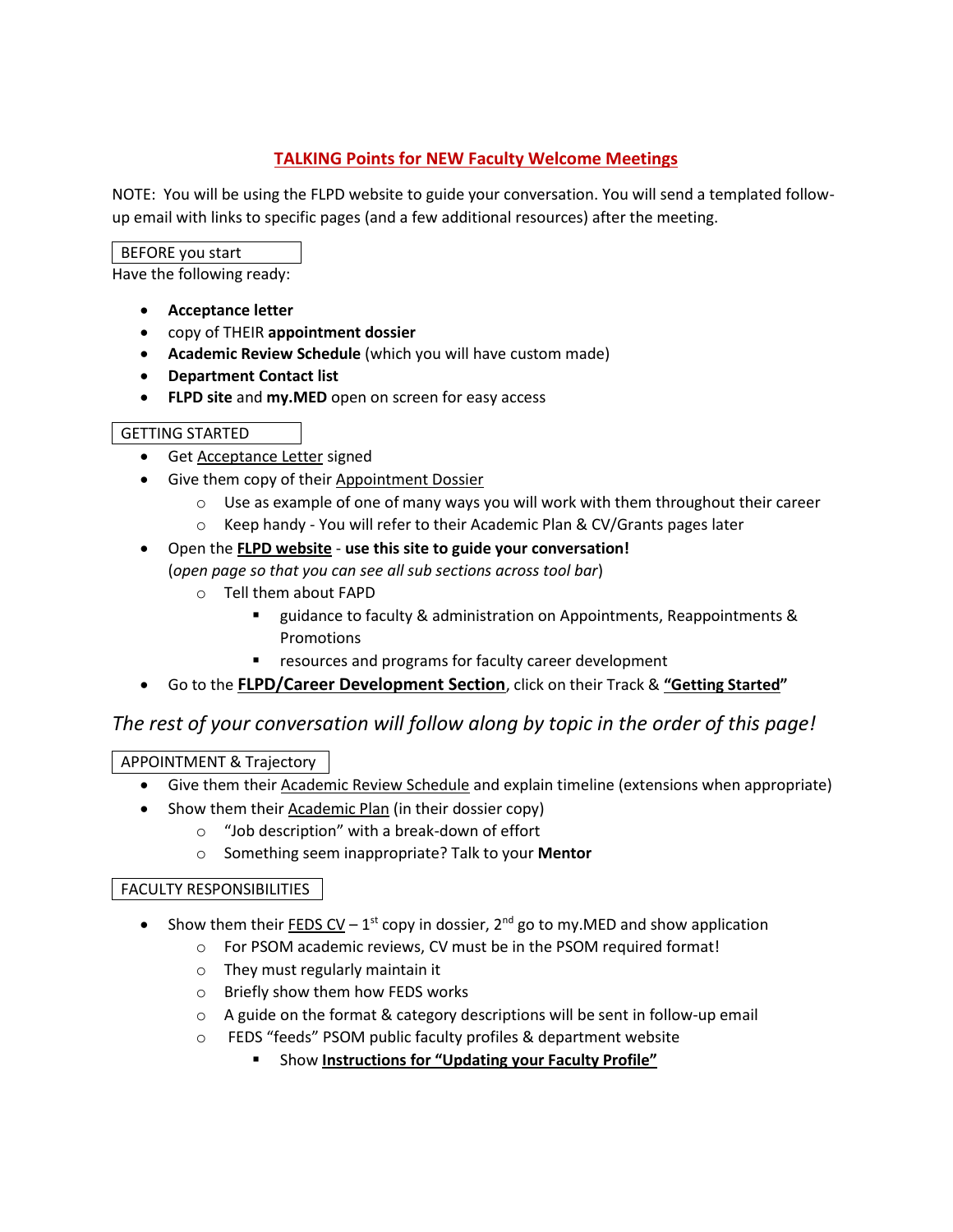- Show them the Teaching Activities Workbook
	- o They must keep track of all their teaching activities regularly
	- $\circ$  Workbook is reviewed by department Education Officer for Reappointment and part of complete EDB required for promotion
		- o A guide to all teaching types & related credits will be sent in follow-up email
- Show them TED / **T**eaching **E**valuation **D**atabase (on my.MED)
	- $\circ$  Most teaching activities are evaluated. Evaluations are included in reappointment & promotion reviews
	- $\circ$  Stay aware read your comments and discuss challenges with Education Officer
	- o Show them your EO's (or other agreeable colleague's) TED report
- Onboarding for Teaching Program
	- o Professional Development Teaching Requirement for all new assistant professors (except Research track) designed to enhance teaching skills within their first two years.
		- Click on Required by Month Three & tell them about **Digital Welcome**  show them that it will start as soon as they click it and encourage them to do so right away
		- **EXECLICE ON REQUITED by June 30<sup>th</sup> and tell them about <b>PSOM 101** help them register today!
		- Click on By your second year and tell them about **Electives**

# BEING PREPARED

- Preparing for Reappointment
	- $\circ$  Briefly Click through section they should review at their leisure
- Preparing for Promotion
	- $\circ$  Briefly Click through section they should review at their leisure
- Point out variety of short videos we have featuring PSOM leadership
- Remind them how important it is to meet with their mentors, to review their Academic Plan, to keep their CV & Grants up to date online, and to keep track of their teaching.
- Workshops +
	- o Go to top of page and click on **Workshops +** for the variety of offerings we have
	- $\circ$  Go to Overview and scroll to the bottom of the screen with the 4 sections e-learning modules (independent, non-interactive), Online Courses (instructor-led, interactive), Traditional classes (in-person), and a Media Gallery of short video tutorials
- Research & Scholarship Preparing to Conduct Research
	- o Go to top of page and click on **Research & Scholarship** tab
	- $\circ$  If they will participate in clinical research, scroll down to Clinical Research Training
		- Information on required training for those involved in Clinical Research
		- **They should consult Division Chief or Mentor to determine their requirements**
	- $\circ$  If they are a "Basic Scientist," scroll down to Resources, click on PSOM Research Overview and Strategic Focus
		- **This is a good introduction to conducting research at Penn Medicine**